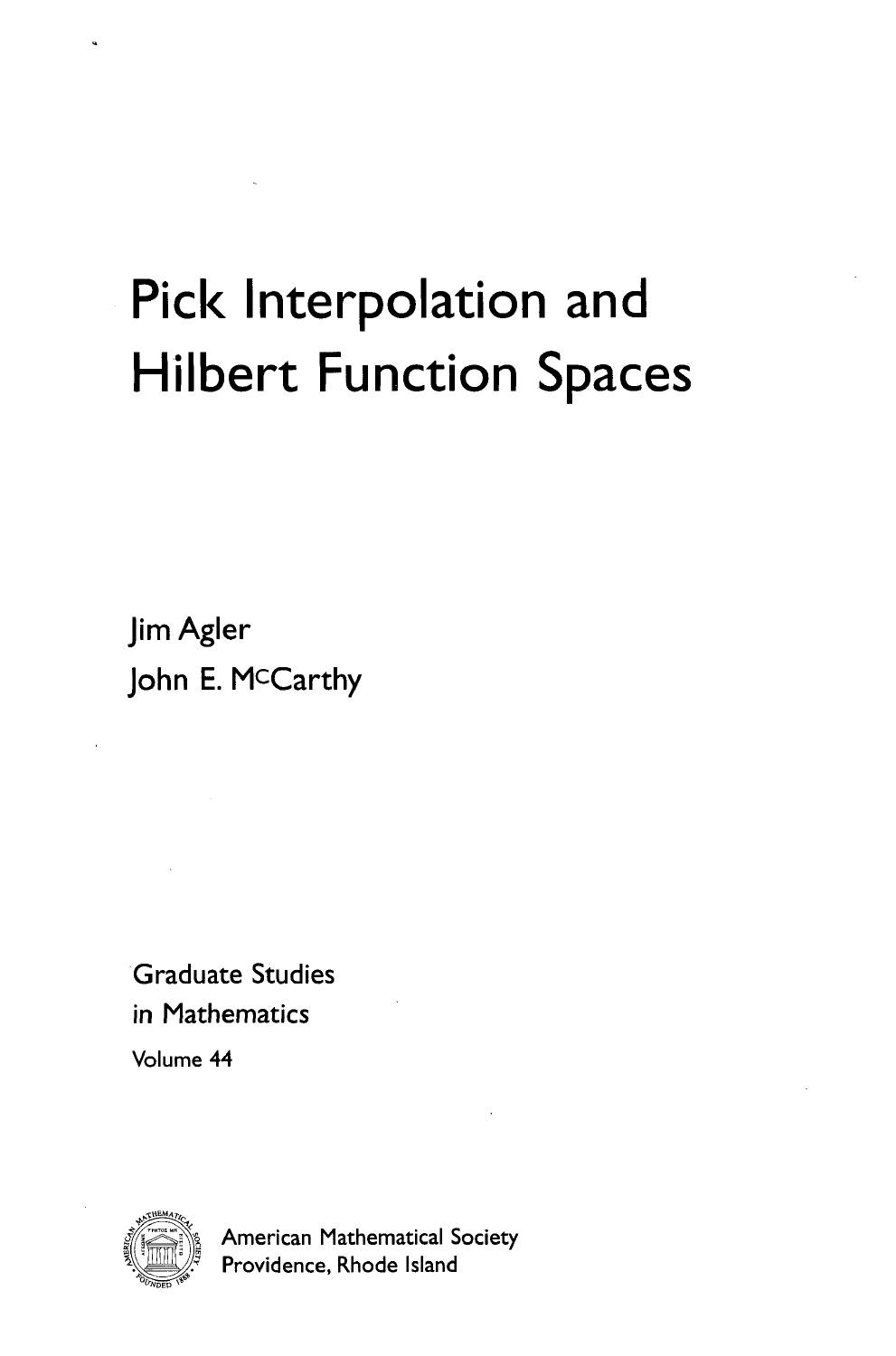## **Contents**

| Preface                                                  | <b>XV</b>               |
|----------------------------------------------------------|-------------------------|
| Chapter 0. Prerequisites and Notation                    |                         |
| General notation<br>§0.1.                                | 1                       |
| Blaschke products<br>§0.2.                               | $\overline{2}$          |
| §0.3.<br>Pseudo-hyperbolic metric                        | 3                       |
| §0.4.<br>Hilbert spaces                                  | 3                       |
| §0.5. The weak-star topology on $B(\mathcal{H})$         | 4                       |
| §0.6.<br>Rank one operators                              | $\overline{\mathbf{4}}$ |
| Analytic functions of several variables<br>§0.7.         | $\overline{5}$          |
| Chapter 1. Introduction                                  |                         |
| The Pick problem<br>§1.1.                                | $\overline{7}$          |
| $H^\infty$ as an operator algebra<br>§1.2.               | 9                       |
| $§1.3.$ The operator theory approach to the Pick problem | 10                      |
| §1.4. The Pick property                                  | $10\,$                  |
| Model theory<br>§1.5.                                    | 11                      |
| Collections of kernels<br>§1.6.                          | 12                      |
| Chapter 2. Kernels and Function Spaces                   | 15                      |
| Hilbert function spaces<br>§2.1.                         | 15                      |
| §2.2.<br>Kernels                                         | 17                      |
| Multipliers<br>§2.3.                                     | 21                      |
| $\S2.4.$ Tensor products                                 | 22                      |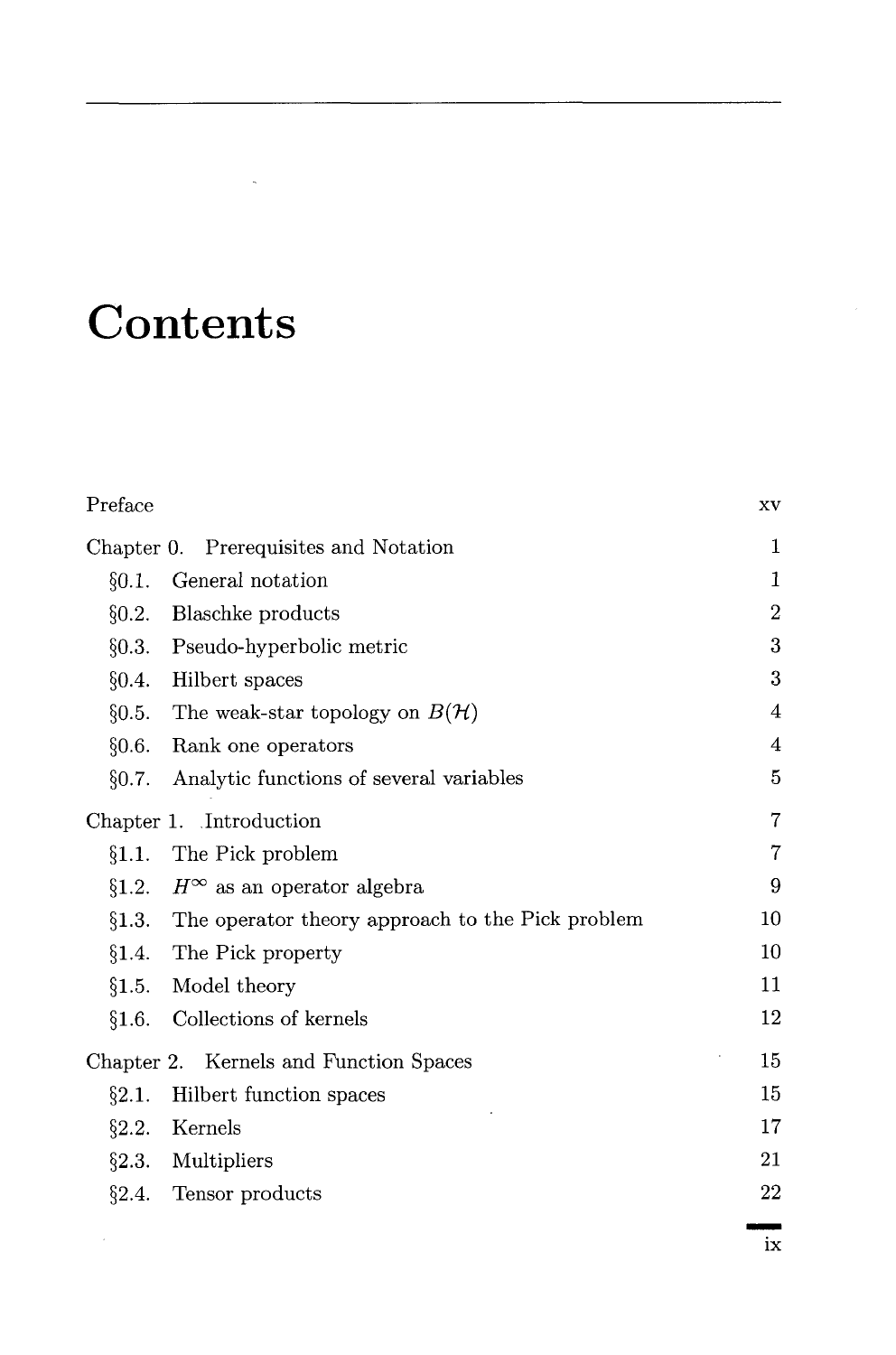| §2.5.      | Vector-valued Hilbert function spaces                                | 23 |
|------------|----------------------------------------------------------------------|----|
| §2.6.      | Rescaling kernels                                                    | 25 |
| §2.7.      | Factoring kernels                                                    | 28 |
| §2.8.      | Operator-valued kernels                                              | 30 |
| §2.9.      | Historical notes                                                     | 33 |
|            | Chapter 3. Hardy Spaces                                              | 35 |
| §3.1.      | $H^p$ spaces                                                         | 35 |
| §3.2.      | Fatou's theorem                                                      | 36 |
|            | §3.3. $H^p$ spaces again                                             | 41 |
|            | §3.4. $H^{\infty}(\mathbb{D})$ as a multiplier algebra               | 43 |
|            | §3.5. Inner functions                                                | 45 |
| §3.6.      | Historical notes                                                     | 48 |
|            | Chapter 4. $P^2(\mu)$                                                | 49 |
| §4.1.      | Other spaces with $H^{\infty}(\mathbb{D})$ as the multiplier algebra | 49 |
| §4.2.      | Vector-valued $P^2(\mu)$ spaces                                      | 52 |
| Chapter 5. | Pick Redux                                                           | 55 |
| §5.1.      | Necessity of positivity of the Pick matrix                           | 55 |
| §5.2.      | The Szegő kernel has the Pick property                               | 59 |
| §5.3.      | The Carathéodory problem                                             | 65 |
| §5.4.      | Uniqueness of the Szegő kernel                                       | 67 |
| §5.5.      | Historical notes                                                     | 69 |
| Chapter 6. | Qualitative Properties of the Solution of the Pick Problem           |    |
|            | in $H^{\infty}(\mathbb{D})$                                          | 71 |
| §6.1.      | A formula for the solution                                           | 71 |
| §6.2.      | The realization formula for $H^{\infty}(\mathbb{D})$                 | 73 |
| §6.3.      | Another formula for the solution                                     | 76 |
| §6.4.      | The Nevanlinna problem                                               | 78 |
| Chapter 7. | Characterizing Kernels with the Complete Pick Property               | 79 |
| §7.1.      | Characterization of the complete Pick property                       | 79 |
| §7.2.      | Another characterization of the complete Pick property               | 87 |
| §7.3.      | Holomorphic spaces with the complete Pick property                   | 88 |
| §7.4.      | The Sobolev space                                                    | 91 |
| §7.5.      | The $M_{s\times t}$ Pick property                                    | 94 |
| §7.6.      | Historical notes                                                     | 95 |

l,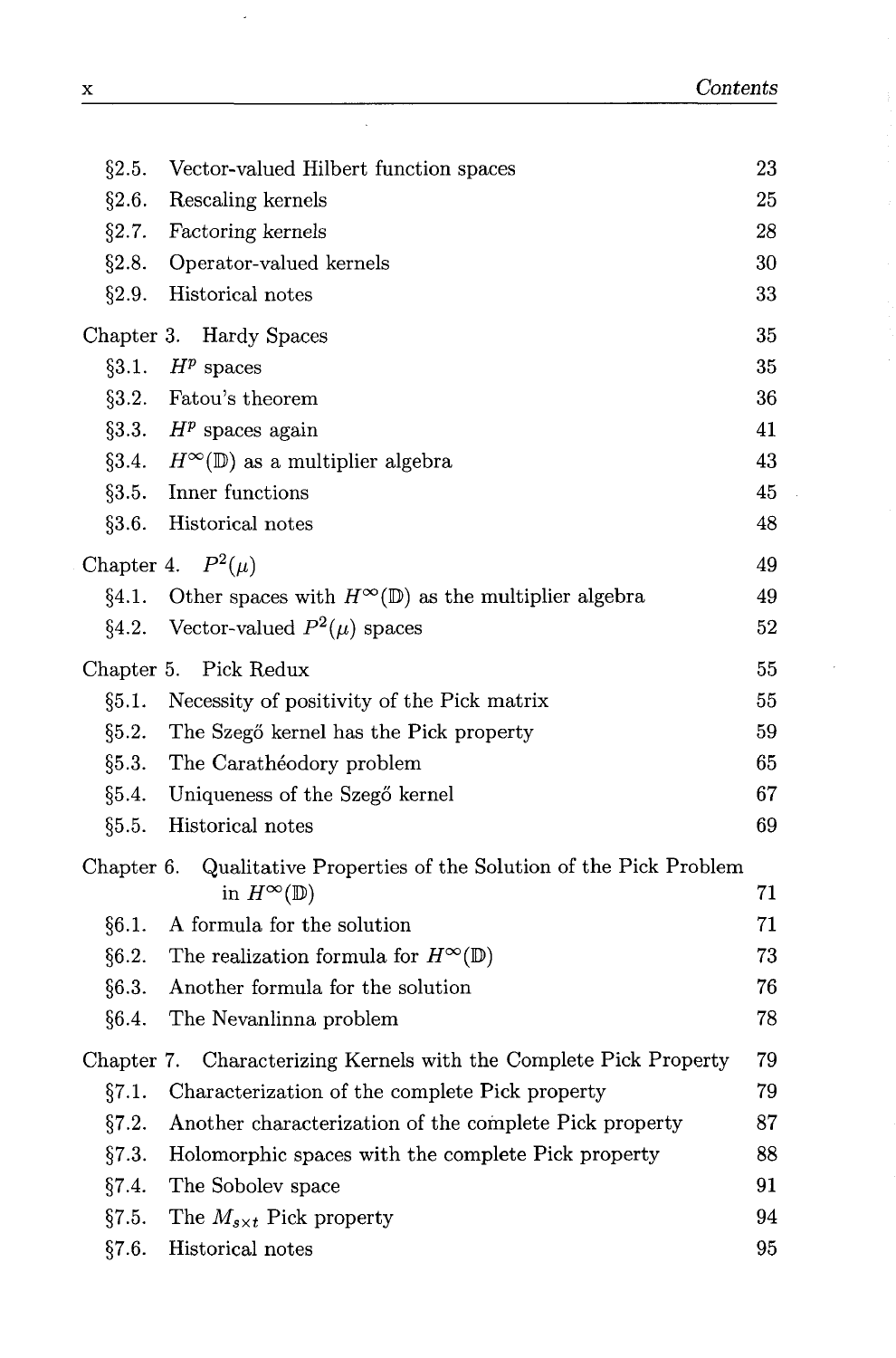|             | Chapter 8. The Universal Pick Kernel                        | 97  |
|-------------|-------------------------------------------------------------|-----|
| §8.1.       | The universal kernel                                        | 97  |
| §8.2.       | The realization formula for the universal kernel            | 101 |
| §8.3.       | Qualitative properties of solutions of the Pick problem for |     |
|             | complete Pick kernels                                       | 105 |
| §8.4.       | The Toeplitz-corona theorem                                 | 111 |
| §8.5.       | Beurling theorems                                           | 114 |
| §8.6.       | Holomorphic complete Pick spaces                            | 117 |
| §8.7.       | The Nevanlinna problem                                      | 118 |
| §8.8.       | Uniqueness of kernels with the Pick property                | 123 |
| §8.9.       | Historical notes                                            | 124 |
|             | Chapter 9. Interpolating Sequences                          | 125 |
| §9.1.       | Interpolating sequences for $H^{\infty}(\mathbb{D})$        | 125 |
| §9.2.       | Grammians, Carleson measures and Riesz systems              | 126 |
| §9.3.       | Interpolating sequences and the Pick property               | 133 |
| §9.4.       | Zero sets                                                   | 135 |
| §9.5.       | Grammians bounded above and below                           | 140 |
| §9.6.       | Carleson's interpolation theorem                            | 145 |
| §9.7.       | Historical notes                                            | 148 |
|             | Chapter 10. Model Theory I: Isometries                      | 151 |
| §10.1.      | Dilations and extensions                                    | 151 |
| §10.2.      | The Sz.-Nagy dilation theorem                               | 153 |
| §10.3.      | The structure of isometries                                 | 156 |
| §10.4.      | Von Neumann's inequality                                    | 158 |
| §10.5.      | Andô's theorem                                              | 160 |
| §10.6.      | The commutant lifting theorem                               | 162 |
| §10.7.      | Three or more contractions                                  | 163 |
| §10.8.      | Historical notes                                            | 165 |
| Chapter 11. | The Bidisk                                                  | 167 |
| §11.1.      | The realization formula – scalar case                       | 168 |
| §11.2.      | The realization formula – matrix case                       | 173 |
| §11.3.      | The Pick theorem for the bidisk                             | 180 |
| §11.4.      | Toeplitz-corona for the bidisk                              | 182 |
| §11.5.      | The Nevanlinna problem for the bidisk                       | 185 |

 $\cdot$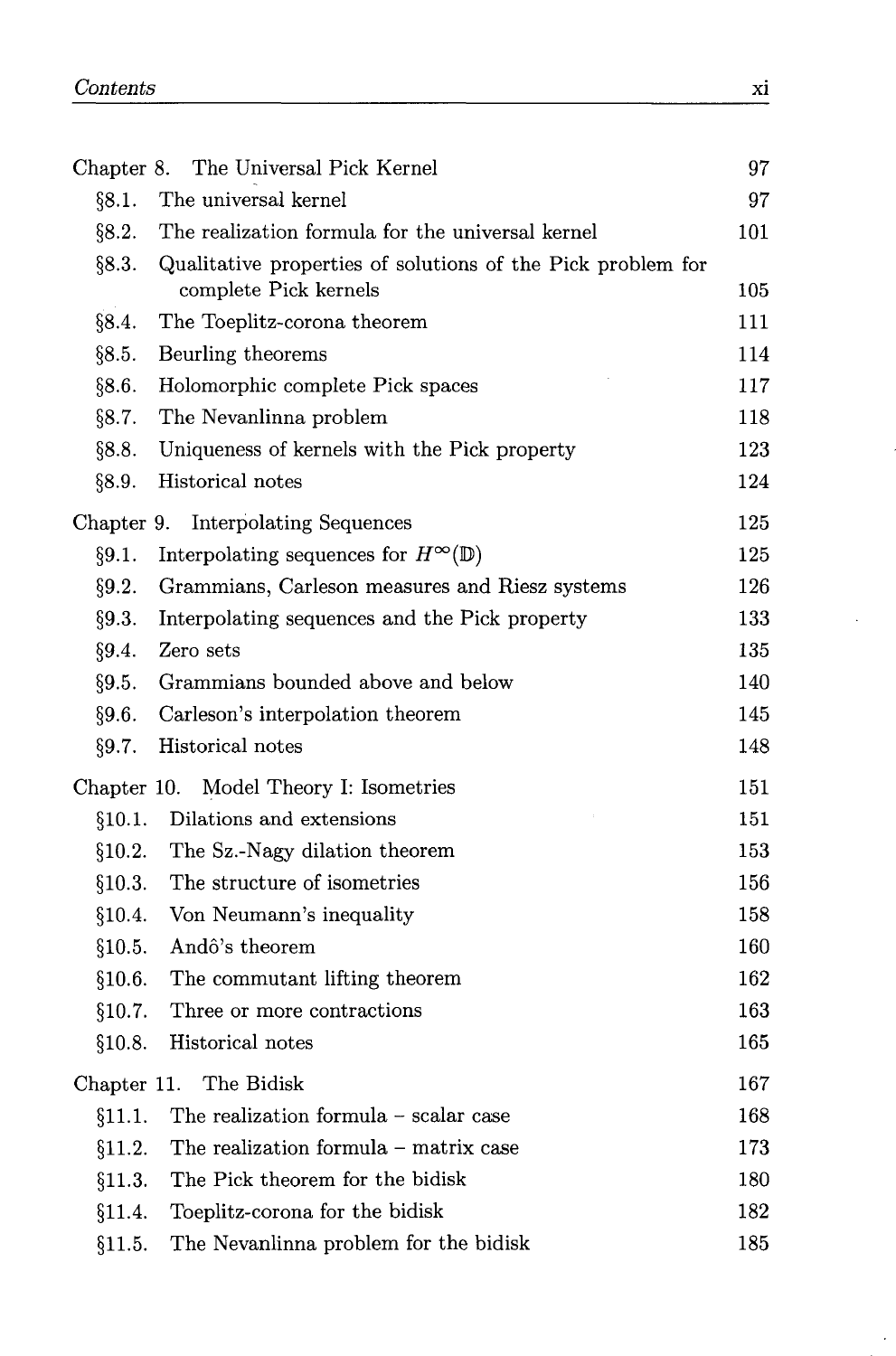**Service Service Service** 

ç, ţ.

 $\tilde{\boldsymbol{\sigma}}$ 

| §11.6.  | A two point example                                                                     | 187 |
|---------|-----------------------------------------------------------------------------------------|-----|
| §11.7.  | Interpolating sequences                                                                 | 190 |
| §11.8.  | The polydisk                                                                            | 192 |
| §11.9.  | Open problems                                                                           | 192 |
| §11.10. | Exercises                                                                               | 193 |
| §11.11. | Historical notes                                                                        | 193 |
|         | Chapter 12. The Extremal Three Point Problem on $\mathbb{D}^2$                          | 195 |
| §12.1.  | The two point problem                                                                   | 195 |
| §12.2.  | The non-degenerate extremal three point problem: the<br>strictly 2-dimensional case     | 197 |
| §12.3.  | Finding $\Gamma$ and $\Delta$ in the strictly 2-dimensional case                        | 204 |
| §12.4.  | The non-degenerate extremal three point problem: the not<br>strictly 2-dimensional case | 206 |
| §12.5.  | Problems                                                                                | 209 |
| §12.6.  | Historical notes                                                                        | 209 |
|         | Chapter 13. Collections of Kernels                                                      | 211 |
| §13.1.  | An abstract theory                                                                      | 211 |
| §13.2.  | Uniform algebras: the Cole-Lewis-Wermer approach                                        | 214 |
| §13.3.  | Finitely connected domains                                                              | 219 |
| §13.4.  | When does a collection of kernels have the Pick property?                               | 222 |
| §13.5.  | Historical notes                                                                        | 235 |
|         | Chapter 14. Model Theory II: Function Spaces                                            | 237 |
| §14.1.  | Theorems of Stinespring and Arveson                                                     | 237 |
| §14.2.  | Hereditary functional calculus                                                          | 243 |
| §14.3.  | Co-analytic extensions                                                                  | 247 |
| §14.4.  | The Taylor spectrum                                                                     | 252 |
| \$14.5. | Co-analytic models for $m$ -tuples                                                      | 255 |
| §14.6.  | Von Neumann inequalities                                                                | 260 |
| §14.7.  | Historical notes                                                                        | 260 |
|         | Chapter 15. Localization                                                                | 263 |
| §15.1.  | Localization of extensions                                                              | 263 |
| §15.2.  | Kernels with the $M_{s\times s}$ Pick property                                          | 266 |
| §15.3.  | Localization of dilations                                                               | 270 |
| §15.4.  | Historical notes                                                                        | 272 |